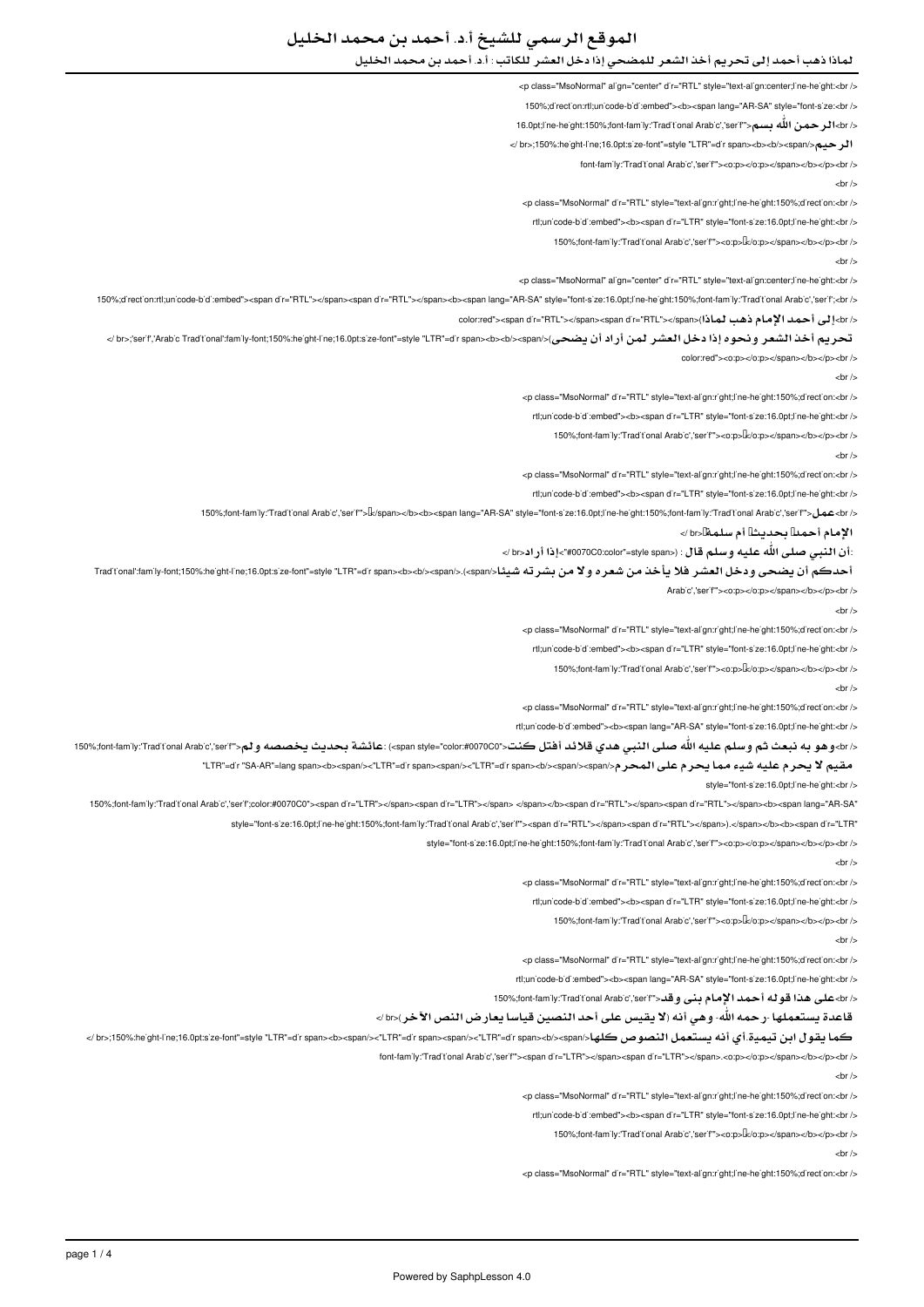### لماذا ذهب أحمد إلى تحريم أخذ الشعر للمضحي إذا دخل العشر للكاتب : أ.د. أحمد بن محمد الخليل

rtl;un'code-b'd':embed"><b><span lang="AR-SA" style="font-s'ze:16.0pt;l'ne-he'ght:<br/>sbr

</br>والأضحية الهدى بين يسوي نَم بخلاف<"tr" chr",'Traditional Arabic','serif' فسحية الهدى بين يسوي ن

فيقول : المضحي لا يمنع عن شيء كما لا يمنع باعث الهدى فهؤلاء يقيسون على أحد النصين<br /<

ما يعارض الآخر</span><"serf",'Arab`c Trad'i'onal':fam'ly-font;150%:he'ght-l'ne;16.0pt:s'ze-font"=style "LTR"=d'r span><b><span/><"LTR"=d'r span><span/><"LTR"=d'r span><span/><"LTR"=d'r span><span/></

d'r="LTR"></span><span d'r="LTR"></span>.<0:p></0:p></span></b></p><br/>>b>

 $-br /<sub>></sub>$ 

</ class="MsoNormal" dir-"RTL" style="text-align:right:line-height:150%;direction;<hr

rtl:unicode-bidi:embed"><b><span dir="LTR" style="font-size:16.0pt:line-height:<br/>shand-

the spanned to the spanned to the spanned to the spanned to the spanned to the spanned to the spanned to the spanned to the spanned to the spanned to the spanned to the spanned to the spanned to the spanned to the spanned

 $str/s$ 

<b class="MsoNormal" dir="RTL" style="text-align:right:line-height:150%:direction:<br/>class  $/$ 

rtl;unicode-bidi:embed"><b><span lang="AR-SA" style="font-size:16.0pt;line-height:<br/>shang spanning spanning spanning spanning spanning spanning spanning spanning spanning spanning spanning spanning spanning spanning spa

</ br>كيحيى الحديث و فقهاء ): تيمية ابن قال<" tont-family:"Traditional Arabic','serifi

بن *سعيد و*احمد بن حنبل وغيرهما عملوا بالنصين ولم يقيسوا أحدهما على الآخر).<reditional':family-font;150%:height-line;16.0pt:size-font"=style "LTR"=dir span><b><bl><b Arabic', 'serif'"><o:n></o:n></span></h></n></n><ht /s

 $-$ hr  $\sim$ 

<p class="MsoNormal" d'r="RTL" style="text-al'gn:r'ght;l'ne-he'ght:150%;d'rect'on:<br/>br/>

rtl;un'code-b'd':embed"><b><span d'r="LTR" style="font-s'ze:16.0pt;l'ne-he'ght:<br />

150%;font-family:'Traditional Arabic','serif"><o:p>Lk/o:p></span></b></p><br/>>br

 $-$ hr  $\sim$ 

<p class="MsoNormal" d'r="RTL" style="text-al'gn:r'ght;l'ne-he'ght:150%;d'rect'on:<br/>br/>

rtl;unicode-bidi:embed"><b><span lang="AR-SA" style="font-size:16.0pt;line-height:<br/>shangle

</ br>الرحمن لعبد ذكرت) : أحمد الإمام قال<"'serif''> took family:'Tradit'onal Arabic','serif''

بن مهدي حديث عائشة كان النبي صلى االله عليه وسلم إذا بعث بالهدي وحديث أم سلمة إذادخل<br /<

العشر فبقي عبد الرحمن ولم يأت بجواب فذكرته ليحيى بن سعيد فقال يحيى ذاك له وجه وهذا<br /<

له وجه حديث عائشة إذا بعث بالهدي وأقام وحديث أم سلمة إذا أراد أن يضحي بالمصر. قال<br /<

أحمد: وهكذا أقول).<o:p></o:p></span></b></p><br /<

 $-br /<sub>></sub>$ 

<p class="MsoNormal" d'r="RTL" style="text-al'gn:right:l'ne-height:150%:direction:<br/>br/>

rtl;unicode-bidi:embed"><b><span dir="LTR" style="font-size:16.0pt;line-height:<br/>-brid-

that-family-traditional Arabic Iserifity-consultions-class-class-data-

 $-br /<sub>></sub>$ 

<b class="MsoNormal" dir="RTL" style="text-align:right:line-height:150%;direction:<br/>class  $\sim$ 

rtl;un'code-b'd':embed"><b><span lang="AR-SA" style="font-s'ze:16.0pt;l'ne-he'ght:<br/>>br />

</ br>تطبيق ( وجه ولهذا وجه لهذا) : فقوله<"'seri','seri' فقدة 150%;font-family:'Traditional Arabic',

للقاعدة السابقة ، والمعنى أن يعمل بالأحاديث كلها كلٌ في موضعه</span><span direction"=style "LTR"=d'r span><b><span><span><span><span><span>> direction span die die pund die die pund die die pund te span die die pund te sp

</ br><p/><b/><span/><p:o/><p:o<.>span/"><LTR="dir span><span/"><LTR="dir span'"><serif','Arabic Traditional':family-font;:150%height-line

 $-$ hr  $\sim$ 

<p class="MsoNormal" d'r="RTL" style="text-align:right;line-height:150%;direction:<br/>br/>

rtlun'code-bidirembed"><br/>>>span-lang="AR-SA" style="font-size:16.0pt:line-bejobt:<br/>chr $\prime$ 

</ br>تيمية ابن لأحمد القاعدة هذه ذكر و<"'tradit'onal Arabic','seri' محمد القاعدة هذه ذكر

وا**بن القيم ومثلوا بحديث أم سلمة**<bractional':family-font;150%:he'ght-l'ne;16.0pt:s'ze-font"=style "LTR"=d'r span><b><span/>zellTR"=d'r span><span/>zellTR"=d'r span><bl/>zellTR"=d'r span><bl/>sellTR"=d'r span><bl/>sellTR"

Arabic','serif"><span dir="LTR"></span><span dir="LTR"></span>.<o:p></o:p></span></b></p>></p>><ht/>

 $-$ hr  $\sim$ 

<p class="MsoNormal" d'r="RTL" style="text-al'gn:r'ght;l'ne-he'ght:150%;d'rect'on:<br />

rtl;unicode-bidi:embed"><b><span lang="AR-SA" style="font-size:16.0pt;line-height:<br/>cbr />

</ br>أخرى قاعدة أحمد إليه ذهب ما ويقوى<"tr" traditional Arabic";'serifi) أخرى قاعدة أحمد إليه ذهب ما

ذكرها ابن قدامة في سياق الحديث عن هذه المسألة حيث قال</sean><b><span>>span>> التقامة التقامة التقامة المسابق ال

style="font-size:16.0nt:line-height:150%;<hr /s

font-family:'Traditional Arabic','serif"><span\_dir="LTR"></span><span\_dir="LTR"></span><br/><br/>class

 $: <\!\!\circ$ :p> $<\!\!\prime$ o:p> $<\!\!\prime$ span> $<\!\!\prime$ b> $<\!\!\prime$ p> $<$ br  $\!\!/$ 

 $-br /<sub>></sub>$ 

<br />
class="MsoNormal" d'r="RTL" style="text-align:right:line-height:150%;direction:<br />

rtl;unicode-bidi:embed"><span dir="RTL"></span><span dir="RTL"></span><b><span ling="AR-SA" style="font-size:16.0pt;line-height:150%;font-family:Traditional Arabic','serif"><span

</ br>، تقديمه يجب ـ سلمة أم حيث يقصد ـ خاص وهذا)<span><span dir="RTL"></span>>> من الله عنه الله عنه

بتنزيل العام على ما عدا ما تناوله الحديث الخاص</span></b><span dir"=LTR><"/span><span dir"=LTR><"/span><b><span lang"=AR-SA "dir"=LTR "style"=font-size:pt16.0;line-height:>br

 $\overline{K}$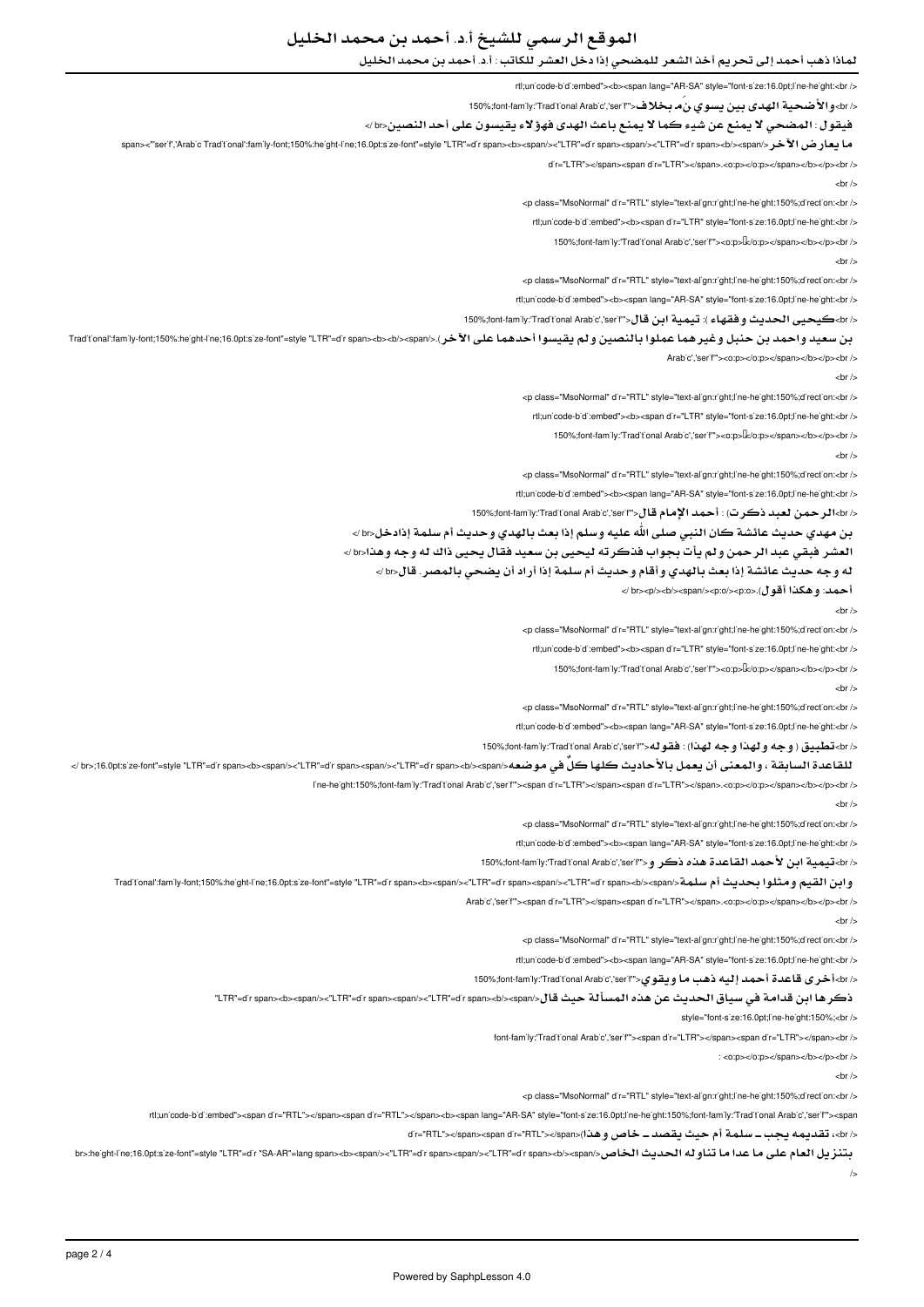### لماذا ذهب أحمد إلى تحريم أخذ الشعر للمضحي إذا دخل العشر للكاتب : أ.د. أحمد بن محمد الخليل

150%;font-fam'ly:'Trad't'onal Arab'c','ser'f"><span d'r="LTR"></span><spand'r="LTR"></span></b><spand'r="RTL"></span><span d'r="RTL"></span><b><spand'r="RTL"></span><b><span lang="AR-SA" style="font-s'ze:16.0pt;l'ne-he'ght:150%;font-fam'ly:'Trad't'onal Arab'c','ser'f"><span d'r="RTL"></span><span d'r="RTL"></span>).</span></b><br>><span d'r="LTR" style="font-size:16.0pt;line-height:150%;font-family:'Traditional Arabic','serif'"><0;p></0;p></p></p>></p></p></p></p></p>  $chr/$ 

<p class="MsoNormal" d'r="RTL" style="text-al'gn:right;l'ne-he'ght:150%;d'rect'on:<br/>br/>

</ br<:height-line;pt:16.0size-font="style" SA-AR="lang span><b"><embed:bidi-unicode;rtl

 $150\%$  font-family 'Traditional Arabic' 'serif'" $\sqrt{k}$ /snan $\lt$ /h $\lt$ /n $\lt$ hr/ $\lt$ 

 $\text{ch}$  /

<n class="MsoNormal" dire"RTL" style="text-align:right:line-height:150%;direction;<hr />

rtl;unicode-bidi:embed"><b><span lang="AR-SA" style="font-size:16.0pt;line-height:<br/>cbr />

span></b><span dir="LTR"></span\_span\_dir="LTR"></span><b><spandir="LTR"></span><b><span\_anq="AR-SA" dir="LTR"></span><b><span\_anq="AR-SA" dir="LTR"></span><b><span\_anq="AR-SA" dir="LTR"></span>

style="font-s'ze:16.0pt;l'ne-height:150%;font-family:'Traditional Arabic','serifi;<br/>chect/style-

color:red"><span d'r="LTR"></span><span d'r="LTR"></span></ban>>>>spand'r="LTR" style="font-size:16.0pt;line-height:150%;font-family:"Trad'tional

Arabic','serif">:<o:p></o:p></span></b></p></p><br/>

 $-br /<sub>></sub>$ 

<o class="MsoNormal" dir="RTL" style="text-align:right:line-height:150%:direction:<br/>cbr />

rtl;unicode-bidi:embed"><b><spandir="LTR" style="font-size:16.0pt;line-height:<br/>sbr

-/ book.family:"Traditional Arabic",serif">E/span></b><b>-span lang="AR-SA" style="font-size:16.0pt;line-height:150%;font-family:"Traditional Arabic",serif">E-ber/sharkort/

الأخذ من الشعر رواية عن أحمد نقلها الأثرم وغيره وهو قول سعيد بن المسيب، وإسحاق،<br /<

وربيعة ونصره ابن قدامة في المغني، وإليه ميل الزركشي ، وهو ظاهر كلام يحيى بن سعيد<br /<

القطان</span><span /><"LTR"=d'r span><span /><"LTR"=d'r span><span /><"LTR"=d'r span><span /><"LTR"=d'r span><span /><"LTR"=d'r span><span /><"LTR"=d'r span><span /><"LTR"=d'r span><span /><"LTR"=d'r span><span /></b d'r="LTR"></span>.<o:p></o:p></span></b></p></p>

 $-br /<sub>></sub>$ 

<br />p class="MsoNormal" d'r="RTL" style="text-align:right;line-height:150%;direction:<br />

rtl;unicode-bidi:embed"><b><span lang="AR-SA" style="font-size:16.0pt;line-height:<br/>shouride://

</ br>بهذا الناس وأسعد ): القيم ابن قال<"#top://tont-family:"Traditional Arabic",'serifi

الحديث من قال بظاهره لصحته وعدم ما يعارضه).</raditional':family-font;150%:height-line;16.0pt:size-font"=style "LTR"=dir span>cb>cb>cspan

Arabic' 'serif''><o:n></o:n></span></b></n><hr

 $chr/s$ 

<p class="MsoNormal" d'r="RTL" style="text-al'gn:r'ght;l'ne-he'ght:150%;d'rect'on:<br />

.tlinicode-bidirembed"><br/>ch><span\_lang="AR-SA"\_style="font-size:16.0pt:line-bejoht:<br/>>ht

</br>علي عن التمهيد في البر عبد ابن وذكر<"'tont-fam'ly:'Trad't'onal Arab'c','seri'')

بن أبي طالب قال:( إذا دخل العشر واشترى أضحيته أمسك عن شعره وأظفاره) قال قتادة :<br /<

فأخبر ت بذلك سعيد بن المسيب فقال</readitional":family-font;150%:height-line;16.0ptsize-font"=style "LTR"=dir span><bs>span/><"LTR"=dir span><bpan/>span/><"LTR"=dir span><b/></blow pan\_indirectional":family-font;150%:heigh Arabic','serif"><span dir="LTR"></span><span dir="LTR"></span>:/span>:/0:p></span></b></p><br/>>/p><br/></

 $str/s$ 

<p class="MsoNormal" d'r="RTL" style="text-al'gn:right;l'ne-height:150%;d'rection:<br/>br/>

rtl;un'code-b'd':embed"><span d'r="RTL"></span><span d'r="RTL"></span><bp><span lang="AR-SA" style="font-s'ze:16.0pt;l'ne-he ght:150%;font-fam'ly:"Trad't onal Arab'c','ser'f"><span

d'r="RTL"></span><span d'r="RTL"></span>(</span></b><span d'r="LTR"></span><span d'r="LTR"></span><bpan/>><rpan\_iang="AR-SA" d'r="LTR" style="font-s'ze:16.0pt;l'ne-he'ght:<br/>cbr

t50% font-family "Traditional Arabic" 'serif" ><span dir="l TR" ></span><span dir="l TR" ></span></span></p>></span></p></p>></span\_iang="AR-SA" style="font-size:16 Opt-chr

</ br>، (يقولون كانوا كذلك<"'ine-he'ght:150%;font-family:'Tradit'onal Arabic','seri

وهذا يشعر باشتهار هذا **الحكم بين التابعين</br>iddensidentifie:16.0ptsize-font"=style "LTR"=dir span><b><span/>zurlar"=dir span><span/>zurlar"=dir span><bp><span/>zurlar" =dir span><bp><span/>** $\sim$  **read that**  $\mu$  **and**  $\mu$  **a** font-family:'Traditional Arabic','serif"><span dir="LTR"></span><span dir="LTR"></span>.<o:p></o:p></span></b></p>></p></b></

 $-$ hr  $\sim$ 

<p class="MsoNormal" d'r="RTL" style="text-al'gn:r'ght;l'ne-he'ght:150%;d'rect'on:<br />

rtl;unicode-bidi:embed"><b><spandir="LTR" style="font-size:16.0pt;line-height:<br/>shandle;

150%;font-family:'Traditional Arabic','serif">Lo:p></o:p></span></b></p><br/>>br

 $chr/s$ 

<n class="MsoNormal" dir="RTL" style="text-align:right:line-height:150%;direction:<br/>kht/s

rtl;un'code-b'd':embed"><b><span lang="AR-SA" style="font-s'ze:16.0pt;l'ne-he'ght:<br/>sbr

\*150%;font-family:"Traditional Arabic','serif';color:red">2 مفاخّد span></b><span dir="LTR"></span><span dir="LTR"></span><b><span\_ang="AR-SA" dir="LTR"></span->

style="font-s'ze:16.0pt;l'ne-he'ght:150%;font-fam'ly:'Trad't'onal Arab'c','ser'f';<br/>>ht/>

color:red"><span\_dir="LTR"></span><span\_dir="LTR"></span> </span></b>>>span\_dir="LTR" style="font-size:16.0pt;line-height:150%;font-family:"Traditional

Arab c','ser'f"'>:<o:p></o:p></span></b></p></p><br/>

 $chr/s$ 

<p class="MsoNormal" d'r="RTL" style="text-al'gn:r'ght;l'ne-he'ght:150%;d'rect'on:<br/>br/>

rtl;unicode-bidi:embed"><b><span dir="LTR" style="font-size:16.0pt;line-height:<br/>shand: